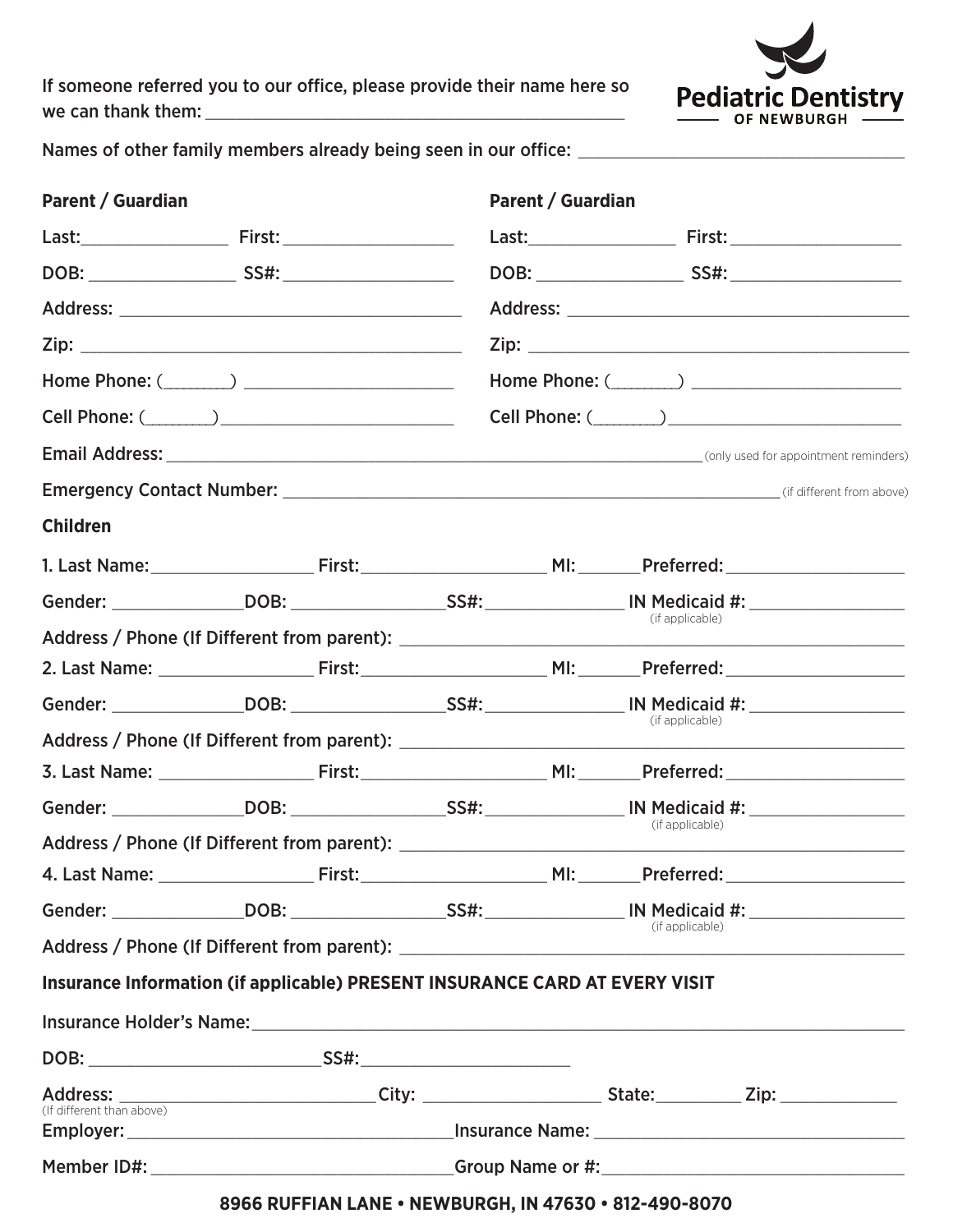## DENTAL HISTORY and MEDICAL HISTORY

| Toothache                                              | Regular Checkup and Cleaning                                                                                            |                                                                                                                      | Orthodontic Problem Alignment of the Teeth Bite Problem                                                                                                                                                                                                             |                                                                          |
|--------------------------------------------------------|-------------------------------------------------------------------------------------------------------------------------|----------------------------------------------------------------------------------------------------------------------|---------------------------------------------------------------------------------------------------------------------------------------------------------------------------------------------------------------------------------------------------------------------|--------------------------------------------------------------------------|
|                                                        | Referred for Treatment by Another Dentist<br>Accident or Injury to Mouth/Teeth                                          |                                                                                                                      | Referred by a Physician for Examination Ulcer / Mouth Sore<br>Mouth Pain of Unknown Cause Appearance of the Teeth                                                                                                                                                   |                                                                          |
|                                                        |                                                                                                                         |                                                                                                                      | List name(s) of previous dentist(s)                                                                                                                                                                                                                                 |                                                                          |
|                                                        |                                                                                                                         |                                                                                                                      | What was the date of this patient's last visit to a dentist?                                                                                                                                                                                                        |                                                                          |
|                                                        |                                                                                                                         |                                                                                                                      |                                                                                                                                                                                                                                                                     |                                                                          |
|                                                        |                                                                                                                         |                                                                                                                      |                                                                                                                                                                                                                                                                     |                                                                          |
|                                                        |                                                                                                                         | Please list any prescription drugs this patient is taking, including the dosage and number of times per day:         | programmed the control of the control of the control of the control of the control of the control of the control of the control of the control of the control of the control of the control of the control of the control of t                                      |                                                                          |
|                                                        |                                                                                                                         |                                                                                                                      |                                                                                                                                                                                                                                                                     |                                                                          |
|                                                        |                                                                                                                         | Please list any non-prescription drugs this patient is taking, including the dosage and number of times per day:     |                                                                                                                                                                                                                                                                     |                                                                          |
|                                                        |                                                                                                                         |                                                                                                                      |                                                                                                                                                                                                                                                                     |                                                                          |
|                                                        |                                                                                                                         |                                                                                                                      | <u> 1989 - John Barnett, mars and de formation and de formation and de formation and definition and definition and</u>                                                                                                                                              |                                                                          |
|                                                        |                                                                                                                         | List the dates and reasons of the times this patient has been hospitalized for any illnesses:                        | $\sim$ 0.000 $\sim$ 0.000 $\sim$ 0.000 $\sim$ 0.0000 $\sim$ 0.0000 $\sim$ 0.0000 $\sim$ 0.0000 $\sim$ 0.0000 $\sim$ 0.0000 $\sim$ 0.0000 $\sim$ 0.0000 $\sim$ 0.0000 $\sim$ 0.0000 $\sim$ 0.0000 $\sim$ 0.0000 $\sim$ 0.0000 $\sim$ 0.0000 $\sim$ 0.0000 $\sim$ 0.0 |                                                                          |
|                                                        | <u> 1980 - Jan Barat, martin amerikan di sebagai perang perang perang perang perang perang perang perang perang per</u> |                                                                                                                      | $\mathcal{A}$ . The contract of the contract of the contract of the contract of the contract of the contract of the contract of the contract of the contract of the contract of the contract of the contract of the contract of th                                  |                                                                          |
|                                                        |                                                                                                                         |                                                                                                                      | <u>residence in the contract of the contract of the contract of the contract of the contract of the contract of the contract of the contract of the contract of the contract of the contract of the contract of the contract of </u>                                |                                                                          |
|                                                        |                                                                                                                         |                                                                                                                      | <u> 1990 - Joseph VII, margar y margar ang mga katalog ang pangangang panggunang pang</u>                                                                                                                                                                           |                                                                          |
| List any medications that this patient is allergic to: |                                                                                                                         |                                                                                                                      |                                                                                                                                                                                                                                                                     |                                                                          |
|                                                        |                                                                                                                         |                                                                                                                      | $\mathcal{L}(\mathcal{L})$ and the contract of the contract of $\mathcal{L}(\mathcal{L})$ . The contract of the contract of the contract of the contract of the contract of the contract of the contract of the contract of the contract of the contr               |                                                                          |
|                                                        |                                                                                                                         |                                                                                                                      |                                                                                                                                                                                                                                                                     |                                                                          |
|                                                        |                                                                                                                         | List the dates and reasons of the times this patient has been operated on and/or has been put to sleep (anesthesia): |                                                                                                                                                                                                                                                                     |                                                                          |
|                                                        |                                                                                                                         |                                                                                                                      |                                                                                                                                                                                                                                                                     |                                                                          |
|                                                        |                                                                                                                         |                                                                                                                      |                                                                                                                                                                                                                                                                     |                                                                          |
|                                                        |                                                                                                                         | Circle any of the following conditions that this patient has ever experienced in his/her lifetime:                   |                                                                                                                                                                                                                                                                     |                                                                          |
| Hyperactivity (ADHD or ADD)                            | <b>Kidney Disease</b>                                                                                                   | <b>Cancer / Malignancy</b>                                                                                           | Premature Birth                                                                                                                                                                                                                                                     | <b>Heart Disease or Malformation</b>                                     |
| <b>Allergies</b>                                       | Kidney Infections                                                                                                       | <b>Venereal Disease</b>                                                                                              | Fen-Phen or other Diet Drugs                                                                                                                                                                                                                                        | Lung Disease or Trouble Breathing                                        |
| Surgery or Hospitalization                             | Seizures / Convulsions                                                                                                  | Herpes                                                                                                               | Drug Dependency or Abuse                                                                                                                                                                                                                                            | <b>Bulimia or Anorexia</b>                                               |
| Serum Hepatitis                                        | Asthma                                                                                                                  | <b>Fever Blisters</b>                                                                                                | <b>Alcohol Dependency</b>                                                                                                                                                                                                                                           | Thumb or Finger Sucking Habits                                           |
| Infectious Hepatitis                                   | <b>Croup or Bronchitis</b>                                                                                              | <b>Mental Retardation</b>                                                                                            | <b>Mood Affecting Medication</b>                                                                                                                                                                                                                                    | <b>Nervous Disorders</b>                                                 |
| <b>AIDS</b>                                            | Anemia                                                                                                                  | <b>Corebral Palsy</b>                                                                                                | <b>Tranquilizers</b>                                                                                                                                                                                                                                                | (For any of these circled, please                                        |
| <b>HIV</b>                                             | <b>Excessive Bleeding</b>                                                                                               | Manic / Depressive (Bipolar)                                                                                         | <b>Antidepressant Medication</b>                                                                                                                                                                                                                                    | write a brief summary below of the<br>problem and how it was treated and |
| Liver Disease                                          | Hemophilia                                                                                                              | <b>Depression</b>                                                                                                    | <b>Heart Murmur</b>                                                                                                                                                                                                                                                 | resolved or its current status.                                          |
| <b>Autism</b>                                          | Down Syndrome                                                                                                           |                                                                                                                      |                                                                                                                                                                                                                                                                     |                                                                          |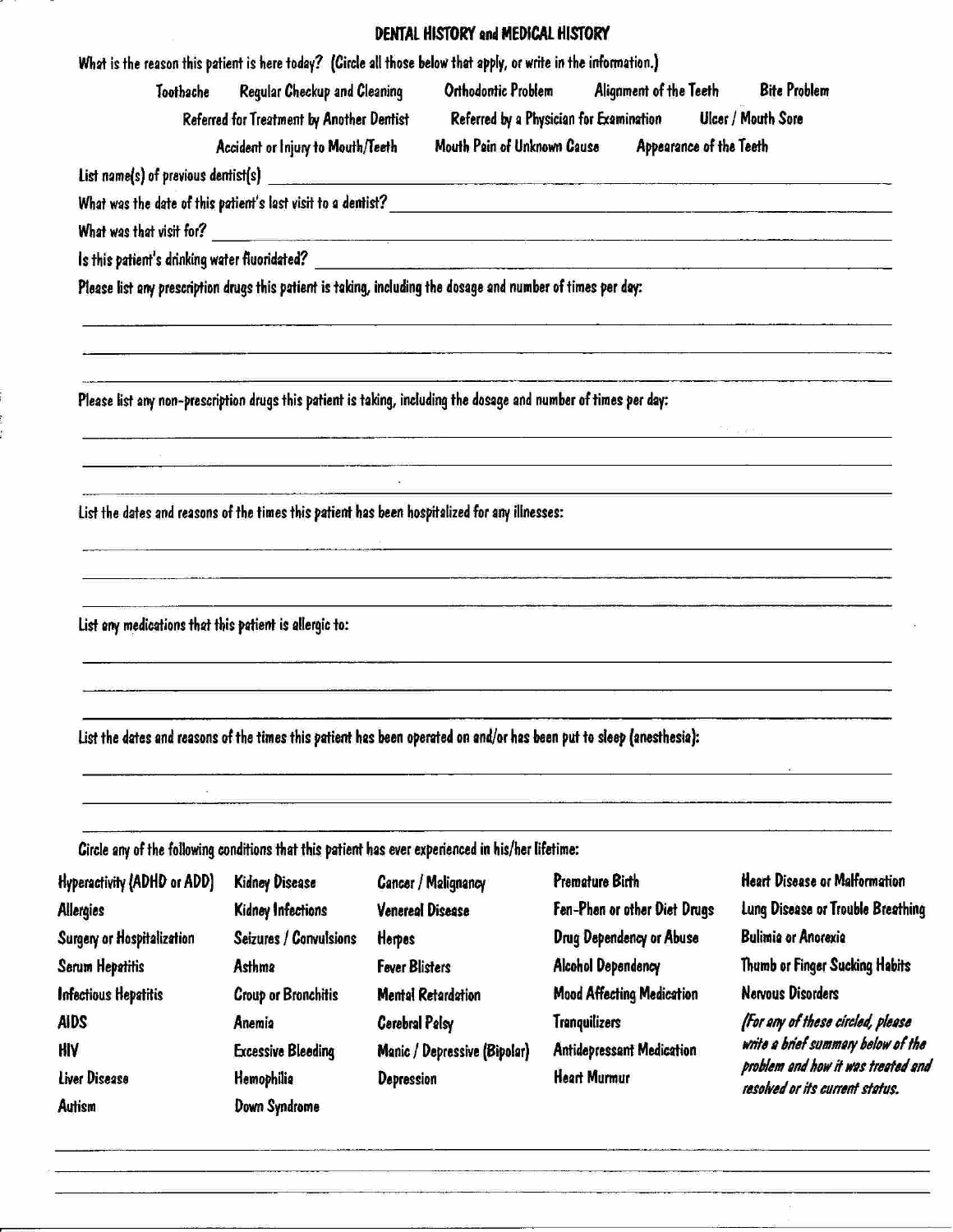

8966 Ruffian Lane • Newburgh, IN 47630 812.490.8070

| _____ Sealants    | _____ Fillings ___________ Stainless Steel Crowns                                                                                                                                                      |
|-------------------|--------------------------------------------------------------------------------------------------------------------------------------------------------------------------------------------------------|
| _____ Extractions | ______ Pulp therapy ______ Space maintainers                                                                                                                                                           |
| _____ Frenectomy  |                                                                                                                                                                                                        |
|                   |                                                                                                                                                                                                        |
|                   | I understand that the following medication(s) will be utilized for the dental treatment:                                                                                                               |
|                   | ______ Topical anesthetic __________ Local anesthetic _____________ Nitrous oxide                                                                                                                      |
| Valium            |                                                                                                                                                                                                        |
|                   | While these medications are routinely used during dental procedures, I understand that there can be<br>undesired side effects, including but not limited to: nausea, lack of coordination, drowsiness, |

breathing difficulties, and possibly allergic reactions which could lead to shock or even death. The patient may experience numbness, swelling of lips or cheeks, bruising, discomfort, and/ or bleeding from dental procedures.

I understand that failing to treat dental conditions such as cavities, gum disease, tooth development or eruption issues, can result in progressing in severity of the condition. If dental conditions are untreated, the patient may experience pain or infection, and/or could require more extensive treatment to resolve the condition.

I have had the treatment plan explained to me to my satisfaction, understand the options presented, and give consent for Dr. Ison to provide dental care.

\_\_\_\_\_\_\_\_\_\_\_\_\_\_\_\_\_\_\_\_\_\_\_\_\_\_\_\_\_\_\_\_\_\_\_\_\_\_\_\_\_\_\_\_\_\_\_\_\_\_\_\_\_\_\_\_\_\_\_\_\_\_\_\_\_\_\_\_\_\_\_ \_\_\_\_\_\_\_\_\_\_\_\_\_\_\_\_\_\_\_\_\_\_\_\_\_\_\_\_\_\_\_\_\_\_\_\_\_\_\_\_\_\_\_\_\_\_\_\_\_

*Name of parent/guardian (print) Date signed*